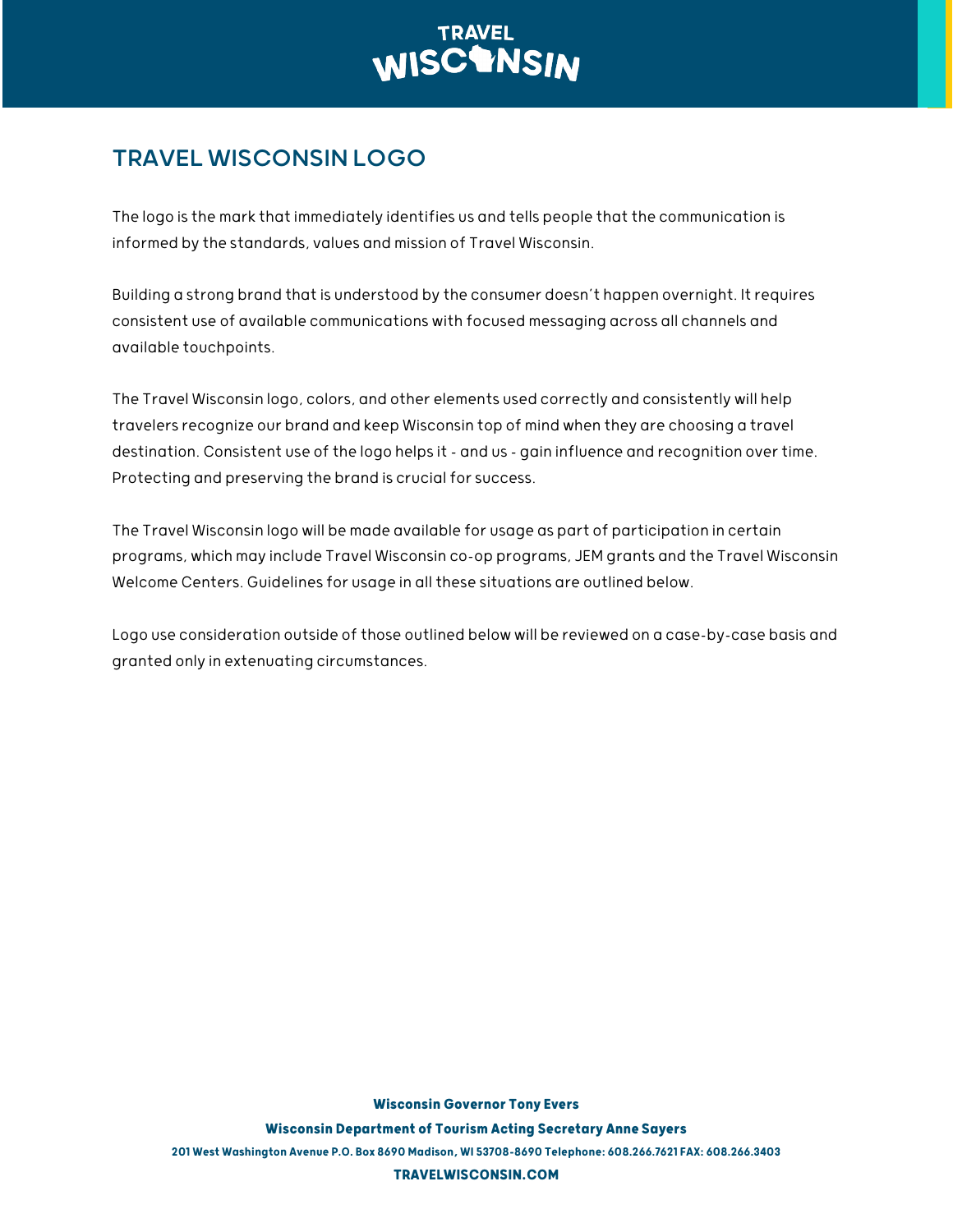

## ALLOWABLE LOGO USAGE

#### Travel Wisconsin Co-op

Those participating in select Travel Wisconsin co-op programs will be allowed usage of the Travel Wisconsin logo (the "Logo") when and where applicable. Details for what is considered allowable usage will be outlined per co-op program. If Logo usage is permitted, the Logo usage guidelines below must be followed.

### JEM Grant Recipients

JEM Grant recipients will be required to use the specified grant logo lock-up, audio clip and video clip on all relevant marketing materials and to adhere to the logo usage guidelines. Assets for these materials will be provided via secure download link directly to JEM grant recipients. All marketing materials containing these elements must be reviewed and approved by Travel Wisconsin.

### Travel Wisconsin Welcome Centers

Travel Wisconsin Welcome Centers are often the first physical point of contact that a traveler has with the brand. For this reason, they should be seen as an extension of the brand and it is crucial that the brand positioning and brand representation (e.g., the Logo) is strongly communicated whenever a traveler interacts with any of our welcome centers across the state.

All signage, logo wear, and materials made available at a Travel Wisconsin Welcome Center that have the Travel Wisconsin logo on it need to adhere to the Travel Wisconsin logo guidelines and be approved by Travel Wisconsin before being posted or published.

### Additional Permission & Use

Travel Wisconsin is often asked by groups or individuals to use our Logo for sponsorship events, promotions and other programs. There will be limited Logo usage allowed beyond the above outlined applications. A group or individual may request a non-exclusive, non-transferable limited license for use of the Travel Wisconsin Logo. It is at the Department of Tourism'ssole discretion to provide a license of use.

Violating any guideline, as determined by the Department, may result in the immediate termination of the right to use the Logo. The request is for one year or one-time use without significant changes. If any changes are made to the approved request, a new request will need to be submitted.

#### **Wisconsin Governor Tony Evers**

**Wisconsin Department of Tourism Acting Secretary Anne Sayers** 201 West Washington Avenue P.O. Box 8690 Madison, WI 53708-8690 Telephone: 608.266.7621 FAX: 608.266.3403 **TRAVELWISCONSIN.COM**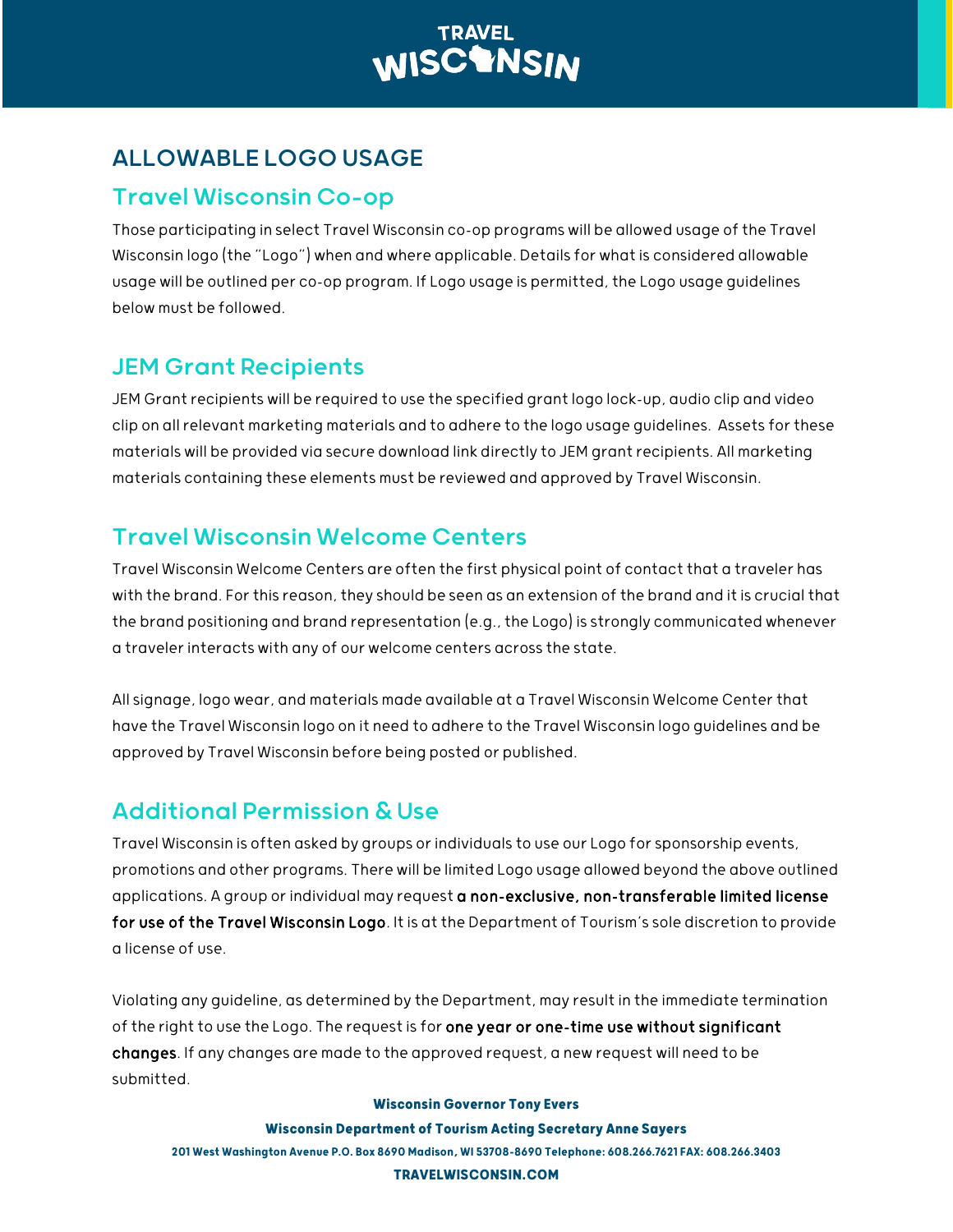

### Requesting Logo Usage & Logo Usage Approval Process

All Logo usage requests, including those from partners participating in one of the ways outlined above need to be submitted in writing to [brand@travelwisconsin.com.](mailto:brand@travelwisconsin.com) The request should include the name of your organization, why you are requesting logo usage and any other details related to the request.

If the request is approved, you will be provided the Logo files upon signing of a Logo usage agreement, which will outline the terms of the Logo usage, including how long the limited usage license is for.

Upon signing of the license agreement and receipt of the Logo, all applications of the Travel Wisconsin logo require review and approval before they can be published. Request for review and approval should be submitted to **brand@travelwisconsin.com** and should include all files showing the logo usage and any relevant details. Please allow 10 business days for review and approval.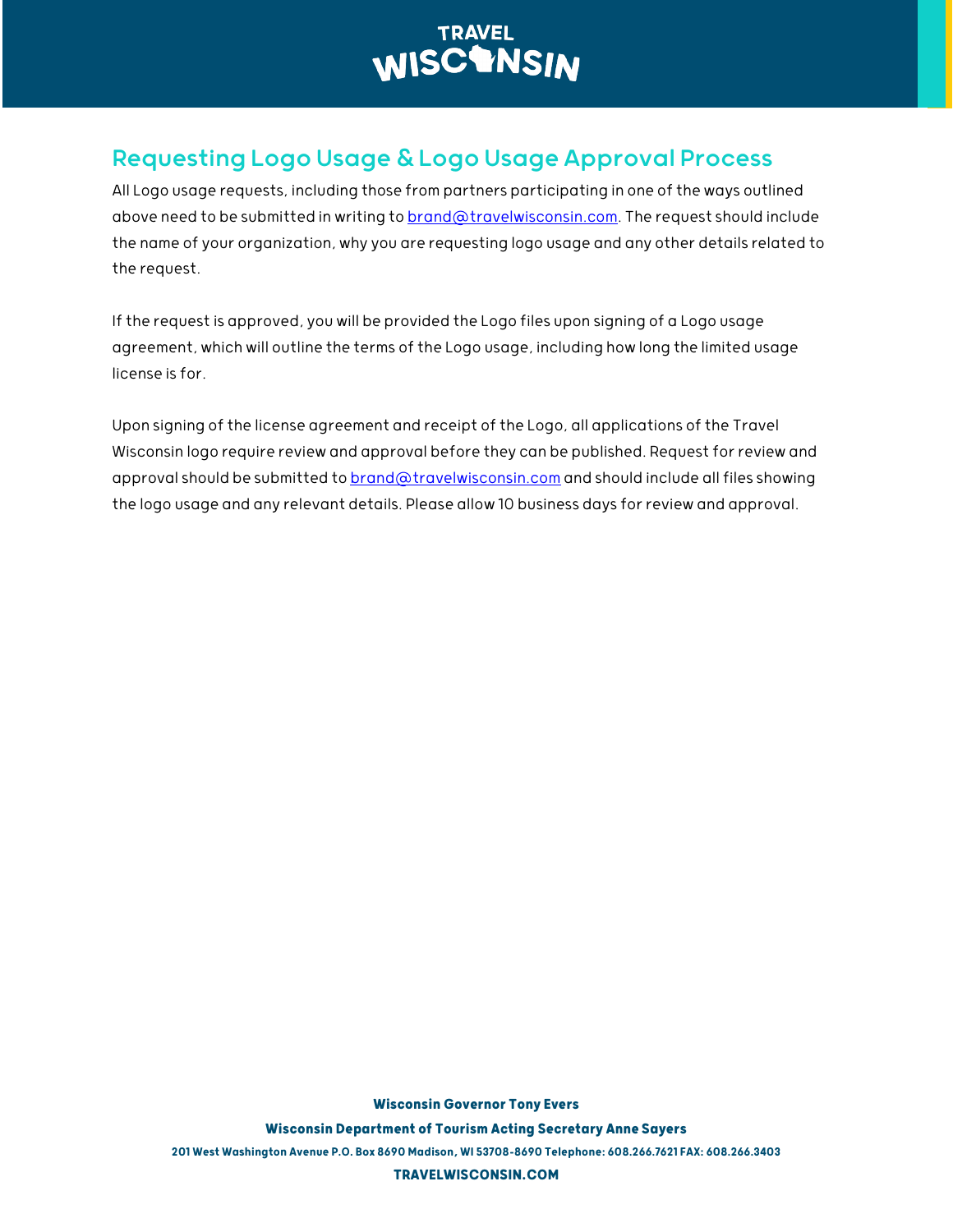### LOGO USAGE GUIDELINES

In order to maintain a consistent visual presence, the use of the Travel Wisconsin Logo must follow the guidelines outlined below. All Logo usage by any entity outside of Travel Wisconsin requires the applicant to agree to the guidelines listed below and signature on a Logo usage license agreement.

#### When a requested use of the Travel Wisconsin Logo is granted, the applicant  $\frac{a}{k/a}$  the "Licensee") shall enter into a written non-exclusive non-transferable limited license for oneyear in which the Licensee shall agree to the following:

- 1. The request is a one year or one-time use without significant changes. If significant changes are made, a new request will be submitted.
- 2. The use of the Logo is only for the use described in the request. Any other use is prohibited and shall constitute an infringement on Travel Wisconsin'sintellectual property.
- 3. The limited, non-exclusive, non-transferable license is for the sole and exclusive use of the applicant. The applicant may not sub-license the use of the mark without the prior written consent of Travel Wisconsin. Any sub-licensing of the Logo will result in immediate termination of the license and the applicant must cease all use of the logo.
- 4. The applicant will maintain the high quality of the Logo and will safeguard the established prestige and goodwill related to the Logo.
- 5. The applicant will take all necessary steps, and all steps reasonably requested by Travel Wisconsin, to prevent or avoid any misuse of the Logo.
- 6. The applicant is acknowledging that Travel Wisconsin is the owner of all rights, title and interest in and to the Logo, and any and all forms or embodiments thereof, and is the owner of the goodwill attached to the Logo in connection with the services for which the Logo has been and may be used.
- 7. The applicant will hold harmless Travel Wisconsin from any liability that results in any way from the applicant's use of the Logo.
- 8. The applicant may not use the Logo in any way or for any purpose which the Department of Tourism, in its sole discretion, determines has or could have an adverse impact of the State of Wisconsin or Travel Wisconsin's reputation or interests.
- 9. The license does not create a partnership or agency agreement. Neither the applicant nor its representatives may hold themselves out to third parties as an agent or representative of Travel Wisconsin, nor shall they have any authority to take any action or enter into any agreement on behalf of Travel Wisconsin.
- 10. A sample of use will be submitted to Travel Wisconsin illustrating how the Logo will be used.

#### **Wisconsin Governor Tony Evers**

#### **Wisconsin Department of Tourism Acting Secretary Anne Sayers**

201 West Washington Avenue P.O. Box 8690 Madison, WI 53708-8690 Telephone: 608.266.7621 FAX: 608.266.3403

#### **TRAVELWISCONSIN.COM**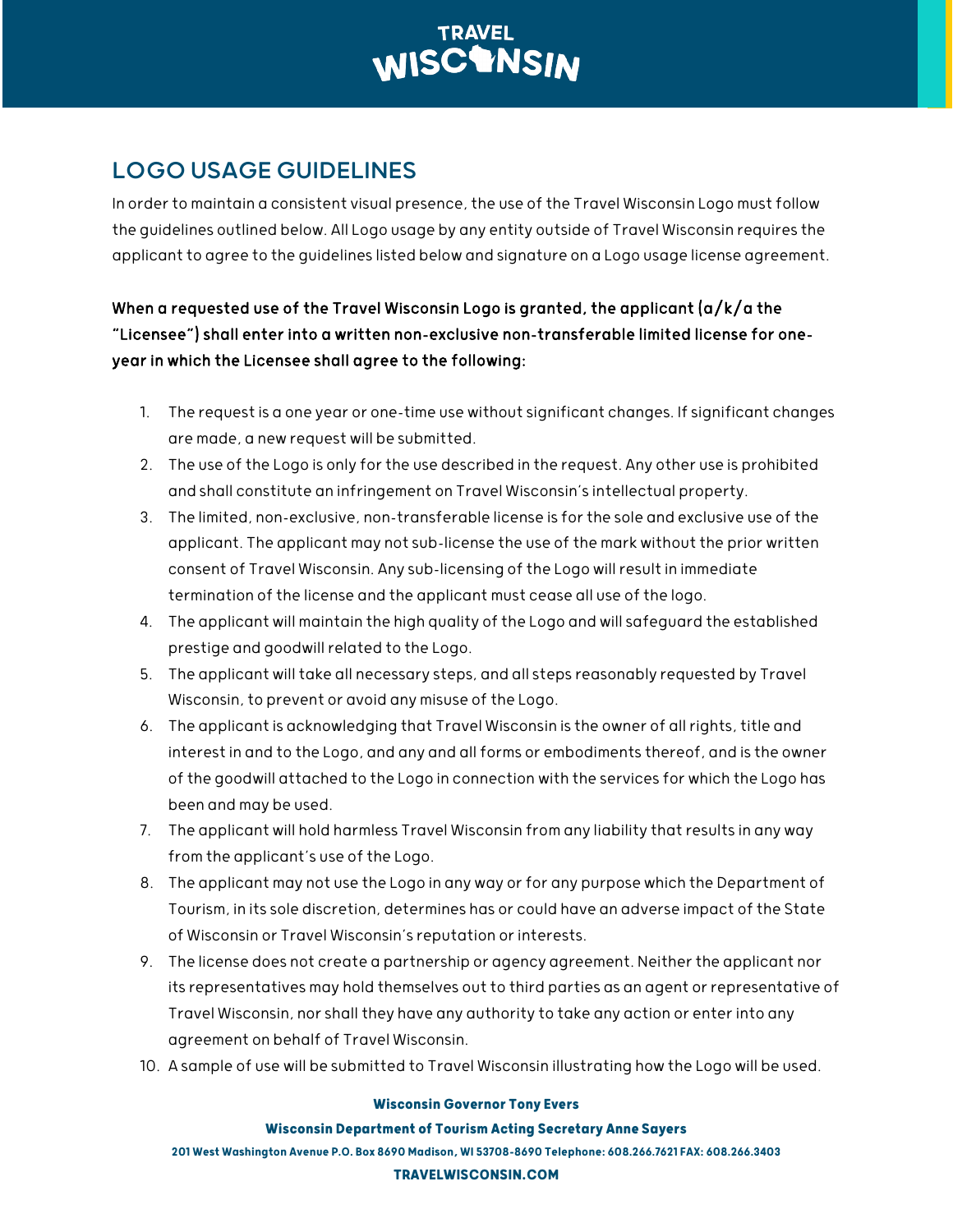- 11. The applicant/Licensee shall not:
	- a. Alter the Logo in any way.
	- b. Use any part of the Logo as part of another word.
	- c. Redesign, redraw, animate, modify, distort, or alter the proportions of the Logo.
	- d. Surround the Logo with, or place in the foreground over, a pattern or design.
	- e. Rotate or render the Logo three-dimensionally.
	- f. Add words, images, or any other new elements to the Logo.
	- g. Enclose the Logo in a shape or combine it with other design elements or effects.
	- h. Modify the size or position relationship of any element within the Logo.
	- i. Add additional copy to the Logo.

j. Sell or resell products or merchandise using the Logo, or compete with merchandise offered by or through Travel Wisconsin.

- 12. Violation of any guideline or representation, as determined by the Department of Tourism, may result in the immediate termination of the right to use the logo.
- 13. The Licensee shall agree that the Department (the licensor) shall be entitled to immediate temporary and/or permanent injunctive relief to restrain and/or correct any violation or threatened violation by the Licensee of the terms of the license.
- 14. Indemnification. In the event of a breach of this section by the Licensee, the Licensee shall indemnify and hold harmless the State of Wisconsin, the Department, and Travel Wisconsin, and any of their officers, employees, or agents from any claims arising from the acts or omissions of the Licensee, in violation these guidelines.
- 15. Equitable Relief. The Licensee acknowledges and agrees that the improper or unauthorized use of the Logo may cause immediate and irreparable injury to the Department and Travel Wisconsin, which injury will not be compensable by money damages and for which there is not an adequate remedy available at law. Accordingly, the parties specifically agree that the Department, on its own behalf or on behalf of the affected individuals, shall be entitled to obtain injunctive or other equitable relief to prevent or curtail any such breach, threatened or actual, without posting security and without prejudice to such other rights as may be available under this Agreement or under applicable law.
- 16. Other Remedies. Termination of this Agreement by either party in accordance with the provisions of this agreement shall be without prejudice to any other remedies that such party may have in law or equity. The parties shall use their best efforts to amicably resolve any dispute between them that arises from or pertaining to this agreement. In the event that the parties are unable to resolve any dispute on their own and litigation becomes necessary, the parties agree that the Wisconsin state court system shall have exclusive jurisdiction over any litigation about a dispute and that any such litigation shall be commenced in the Circuit Court for Dane County, Wisconsin.

#### **Wisconsin Governor Tony Evers**

#### **Wisconsin Department of Tourism Acting Secretary Anne Sayers**

201 West Washington Avenue P.O. Box 8690 Madison, WI 53708-8690 Telephone: 608.266.7621 FAX: 608.266.3403 **TRAVELWISCONSIN.COM**